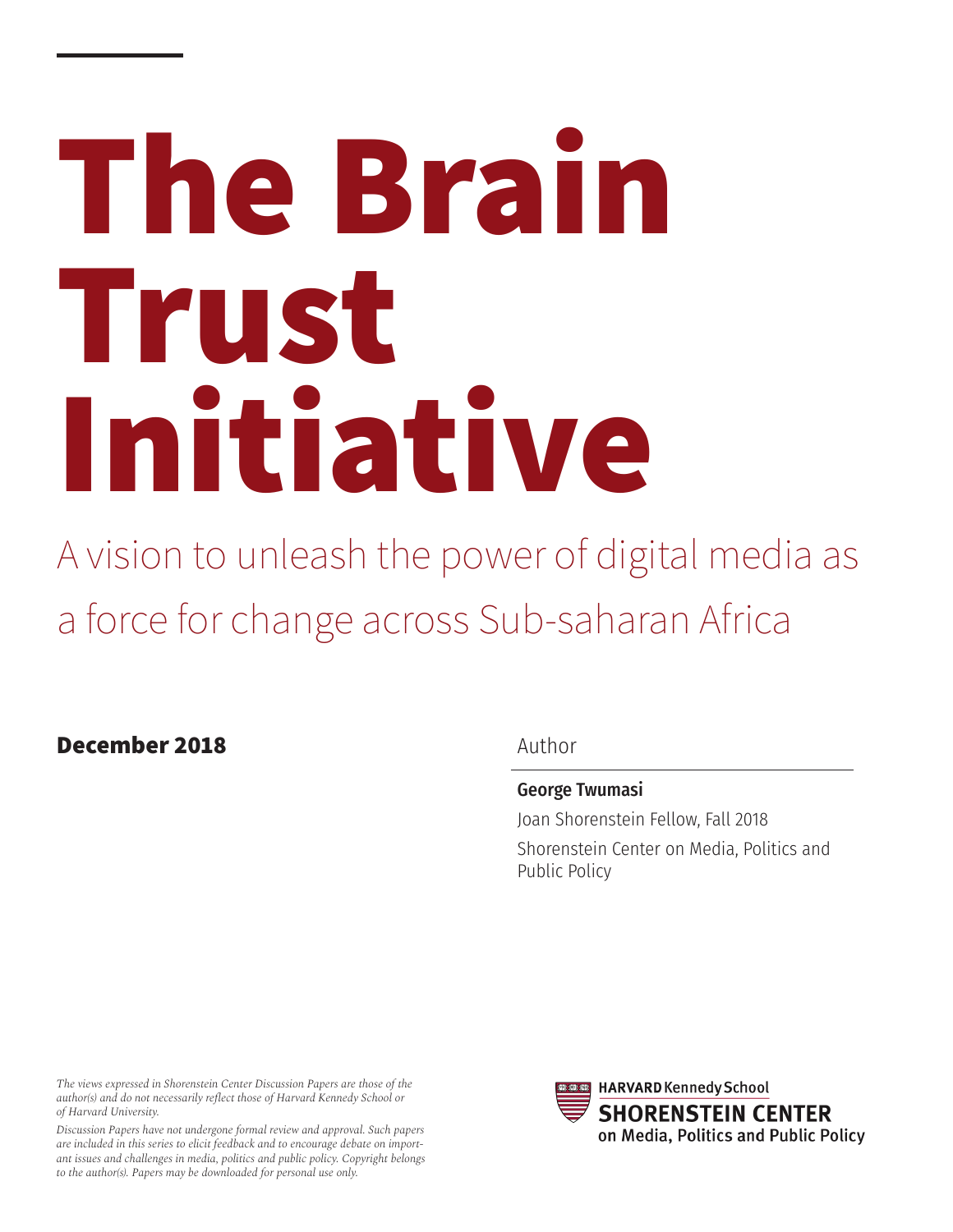# **Contents**

| Abstract                         | 3  |
|----------------------------------|----|
| Section One: A Vision for Change |    |
| 1.1 Introduction                 | 4  |
| 1.2 The Landscape                | 5  |
| 1.3 The Opportunity              | 6  |
| Section Two: The Brain Trust     | 9  |
| 2.1 Location and Organization    | 10 |
| 2.2 The Mission                  | 11 |
| 2.3 Programs                     | 12 |
| 2.4 Strategic Partners           | 14 |
| 2.5 Funding Sources              | 16 |
| References and Endnotes          | 18 |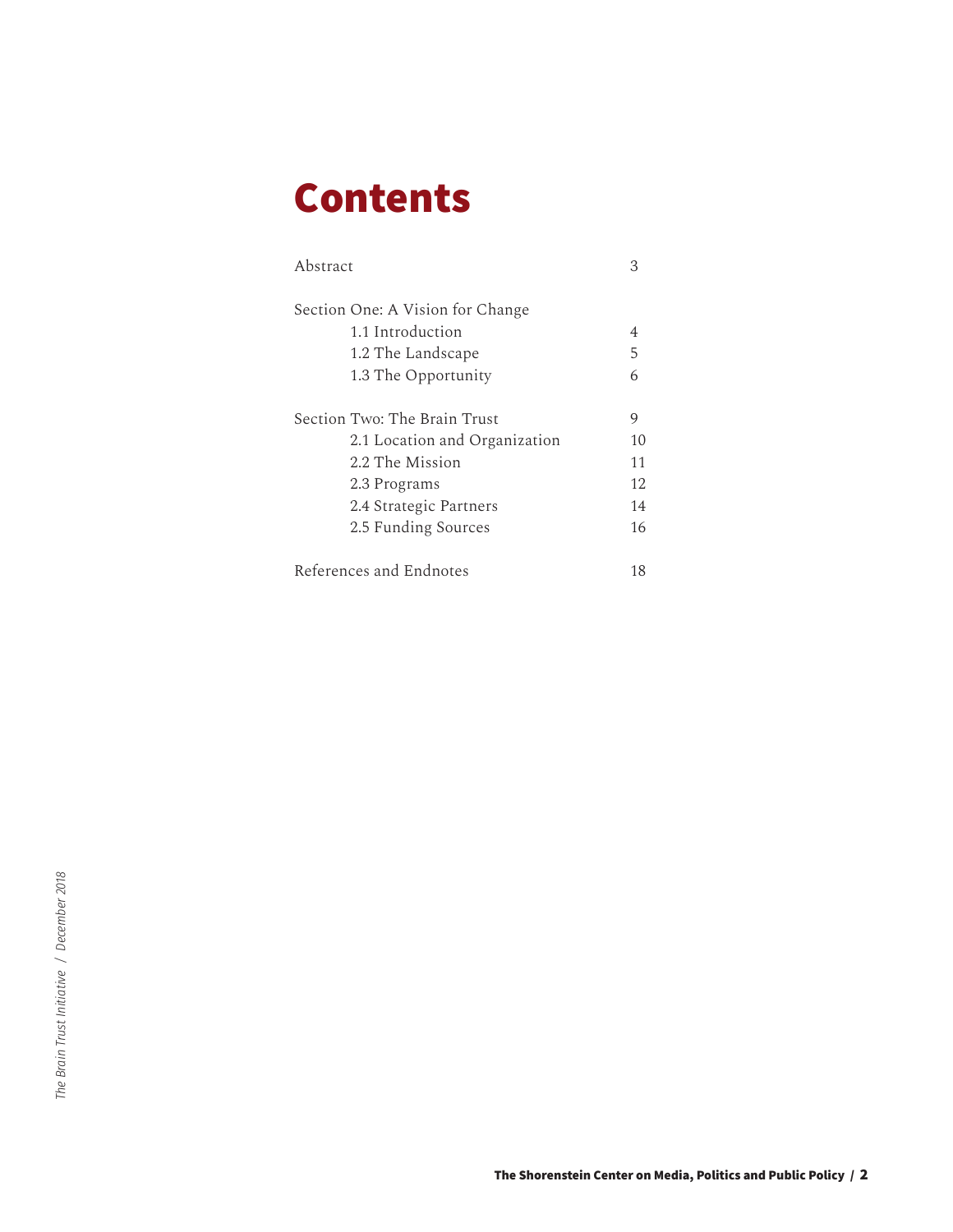## **Abstract**

Media in sub-Saharan Africa is at a crossroads. Journalism as a change agent within sub-Saharan Africa has lagged, due primarily to the lack of commercially vibrant media and editorially independent media institutions. This has weakened sub-Saharan Africa's democratic governance processes and its socio-economic development.

The purpose of this document is to propose the design of a **Brain Trust** that would help create for sub-Saharan Africa a dynamic, stable, and financially sound digital ecosystem spanning the mediums of print, radio, and television.

A critical mission of the **Brain Trust** would be to unleash the creative potential and reach of sub-Saharan Africa's state-owned and private sector media industries and to create a streamlined and efficient digital content publishing infrastructure that would generate culturally uplifting content with which Africans and people of African descent can identify.

A priority for the **Brain Trust** would be to develop a sound policy framework that would enable state-owned and private sector media enterprises across Africa to transition from an entrenched analogue operational infrastructure to a converged digital ecosystem. Collaboration between the state-owned and private sector media would ensure sustainability for both approaches.

To guide the successful implementation of its vision and mission and to ensure a neutral, research-based Center, the **Brain Trust** would be launched in collaboration one of the world's leading universities. The Brain Trust would undertake research and policy-focused initiatives aimed at unlocking the financial and intellectual resources needed to build a commercially viable sub-Saharan African digital ecosystem.

Significant institutional and foundation support would be required to realize this objective. The returns on this support - a more learned, prosperous, united, and democratic sub-Saharan Africa - would far exceed the investment, with the dividends extending decades into the future.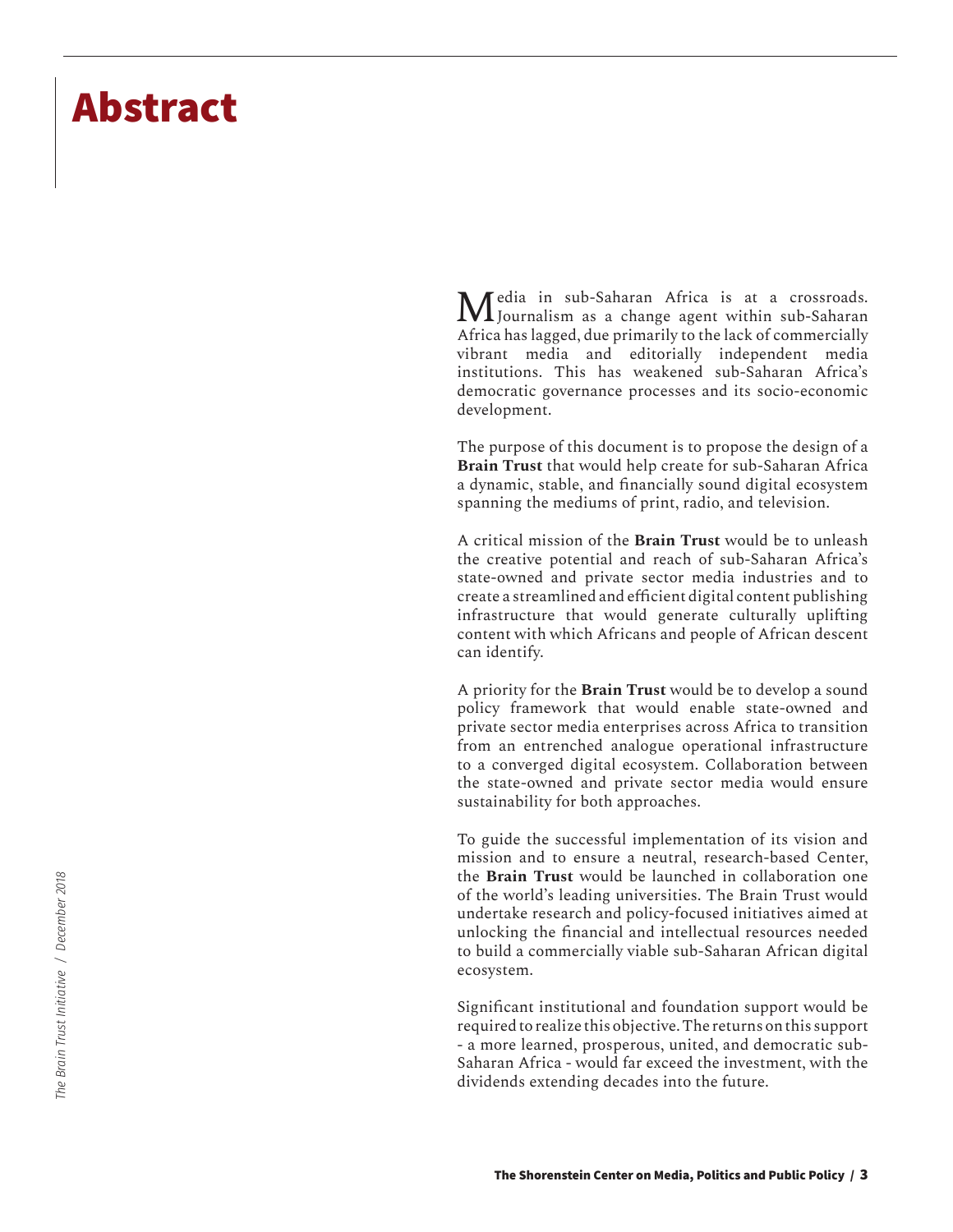# **Section One: A vision for change**

#### **1.1 Introduction**

Africa is endowed with rich reserves of natural resources including diamonds, iron ore, gold, sugar, salt, cobalt, uranium, copper, bauxite, silver, petroleum, cocoa beans, forest, tropical fruits, solar energy, arable farmlands and waterways. Such resources in other areas of the world have ensured a firm and stable economic base.

Yet, due mostly to an intellectually bankrupt nation-building infrastructure inherited from its colonial past, and to decades of gerontocracies, the continent is plagued by inefficiency and malfeasance. Most countries south of the Sahara are presiding over an underperforming economy; are lacking in progressive information ecosystems; and are heavily indebted to the North. Many are increasingly turning to India and China for economic assistance.

A "Fourth Estate" that is able to effectively mitigate the political, economic and social challenges faced by sub-Saharan Africa is urgently required. The challenges include good governance, economic growth, developing human capital, promoting healthy and environmentally sustainable lifestyles, nurturing an informed and empowered citizenry, and deepening the roots of democracy and political participation. There are many in Africa who lack a strong sense of identity and have been deprived of constructive mentoring in democracy. Many of these are under 30 years of age. Hundreds of millions of young Africans lack a public-sphere imagination. This is an enormous opportunity to lift up the new generation of Africans.

History tells us that the greatest civilizations on Earth flourished because of an unshakeable confidence in the creative power of their belief systems and their myths. Africa's compelling folktales and the insights they convey have historically been undervalued and uncelebrated. Yet, African cultural heritage weaves a complex, rich and colorful fabric of deep knowledge and wisdom; a heritage that must be elevated to the forefront of a new indigenous African media system that will work to educate and empower people living on the continent. With a surge in the growth of accessible technology, mobile handheld devices have the potential of becoming an electronic classroom, bridging the gaps between haves and havenots, rural and urban, literate and illiterate, male and female, young and old. In an age where market demand is what underscores the economic viability of all forms of media, including public service broadcasting, Africa urgently needs a form of privatized, digitized public service media which offers exciting content that entertains, educates and informs.

Within this context, public service media could play a powerful role in shaping the thoughts and aspirations of sub-Saharan Africans. Public service media, including aspirational educational programming, have a unique role to play in Africa; a role that cannot be quantified in monetary terms alone.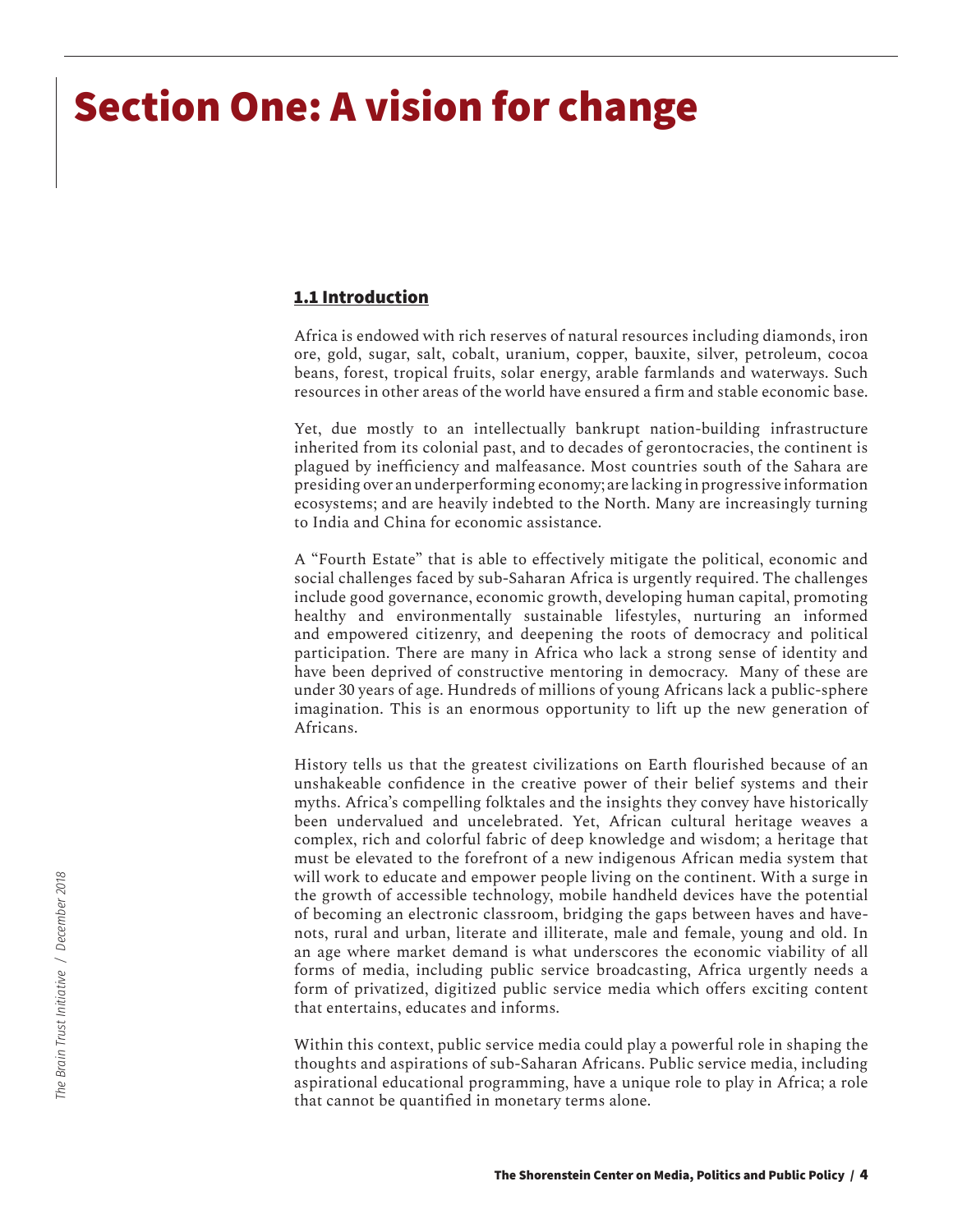But, given the entrenched system of political patronage on which the media industrial complex across Africa continues to evolve, it is highly improbable that its indigenously driven media industries can achieve economic and editorial independence without assistance. The indigenous media is persistently undermined by weak guarantees of press freedom and the vulnerability that comes from depending on government for revenue.

Africa's indigenous media needs to be restructured and recapitalized and aesthetically re-engineered into a conduit through which hope is restored, civic responsibility rebuilt, and citizens duly equipped with life-coping skills.

Ownership by proxy has also given those African governments that are generally opposed to press freedom undue influence over the media, and the politically powerful in most African countries have resisted the rise of a prosperous and editorially independent Fourth Estate. Currently, only a handful of international media entities, such as the BBC, have the economic resources to drive Africa's narrative. That narrative would be different, and stronger, if indigenous media outlets had the resources and freedom to take the lead.

#### **1.2 The Landscape**

Sub-Saharan Africa has experienced a mobile telecommunications revolution as mobile phone subscriptions have jumped from 90 million in 2007 to an estimated 930 million by 2019. With the projected widespread deployment of affordable broadband, a market is emerging with hundreds of millions of smartphone and tablet users consuming live television, catch-up services, social networks and other media services across 3G, 4G and eventually 5G networks. Within the next five years, when it is expected that Africa will have a strong and low priced continentwide terrestrial broadband signal, it is anticipated that there will be more than 400 million 4G and 5G mobile television viewers.<sup>1</sup> End users of mobile phone technologies, which have outpaced other forms of communications infrastructure on the continent, will account for almost one-tenth of African GDP by 2020. The mobile sector alone contributed \$100 billion to sub-Saharan Africa's economy in 2014 and is expected to account for three times that in 2020 as handsets and data become more affordable.<sup>2</sup>

In expectation of increasing their respective market shares, the largest multicountry operators within the sub region – including Vodaphone, Airtel, Orange and MTN – are actively investing in new delivery technologies to drive a differentiating growth model in which data (and information technology), mobile banking, media and mobile advertising will become the main drivers of revenue growth. Consequently, the African sub-region – including Nigeria, South Africa, Kenya, Ghana and Tanzania – will continue to attract significant levels of growth capital that will be channeled into the construction of a strong digital ecosystem

2 GSMA Intelligence, "The Mobile Economy 2018" (GSMA, 2018), https://www.gsma.com/ mobileeconomy/wp-content/uploads/2018/05/The-Mobile-Economy-2018.pdf.

<sup>1</sup> GSMA Intelligence, "The Mobile Economy: Sub-Saharan Africa 2018" (GSMA, 2018), https://www. gsmaintelligence.com/research/?file=809c442550e5487f3b1d025fdc70e23b&download.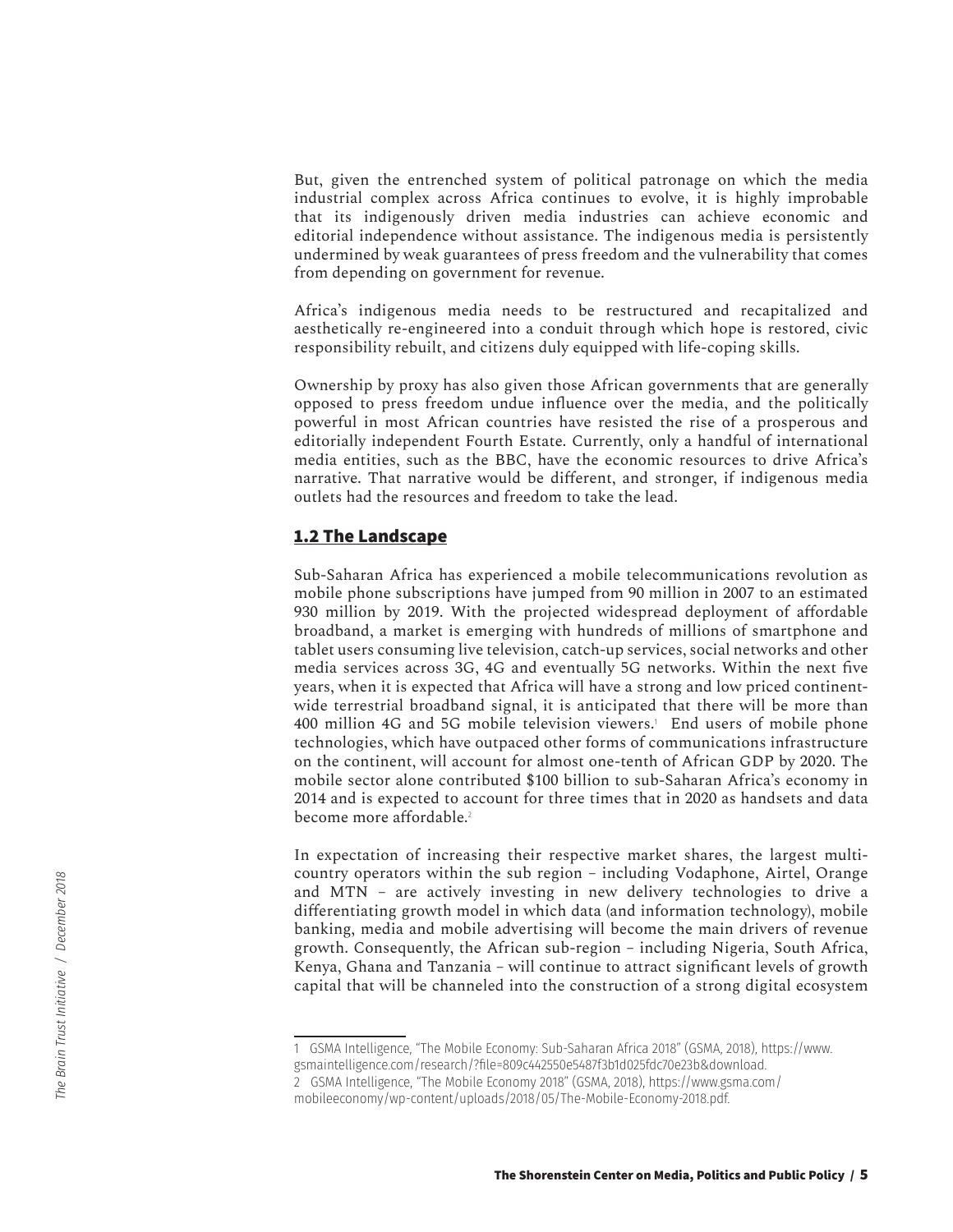comprising affordable internet broadband, cheap smartphones and data services, terrestrial last mile connectivity, digital terrestrial television infrastructure, and satellite-based direct-to-home television services.<sup>3</sup>

Already, the continent's leading mobile network operators are actively engaged in the process of seeking cost-effective business models by which each can meet its customers' increasing demand for data-intensive activities such as web browsing and streaming video. However, unlike more advanced markets where the goal of incremental profitability can be achieved within a relatively short acquisition cycle, Africa's content production and delivery markets remain underdeveloped.

Outside of Africa, a typical strategy for a mobile network operator would be the acquisition of direct-to-home television/digital terrestrial television platforms and established content publishers with an assured customer base and/or strong brand recognition. In essence, the bench mark for each acquisition is whether customers can consume readily available content via simple feature phones for which an acquisition driven mobile network operator would provide affordable data packages. Whereas in Africa, the challenge which mobile network operators are reluctant to tackle is the lack of a high-volume library of compelling Africanoriginated content, which can be readily monetized.

#### **1.3 The Opportunity**

With the advent of digital technology, television media–which was once viewed as an elite phenomenon throughout rural Africa–is no longer a luxury. Therefore, an excellent opportunity exists for redefining the place of media in the continent's development. Thus far, the majority of nations across the continent - including Nigeria and South Africa - have failed to create a holistic business strategy to guide the country's switch to a commercially viable digital ecosystem.

Consequently, a handful of international and African owned digital media operators, including the Vivendi Group, MultiChoice, Econet and Star Times, have sought to create a strong, market-driven alternative multimedia market. Nonetheless, it is the state-owned (and a select number of privately-owned and indigenous-media) enterprises across sub-Saharan Africa that are still sitting on a vast economic opportunity that can be harnessed to entertain, educate and inform hundreds of millions of new African digital media consumers.

In essence, the indigenous African media, comprising both state-controlled and privately owned entities, together represent a powerful media complex whose commercial profitability and relevance to the economic, cultural and social advancement of the African continent has not yet been tapped.

An efficiently organized effort to unleash and maximize the full potential of the African continent's electronic media industries is lacking. The indigenous media

<sup>3</sup> For more on the spread of broadband across the world see James Cashel's upcoming paper published by the Shorenstein Center, "Broadband Everywhere: Media Implications of Internet Access for the Next Three Billion."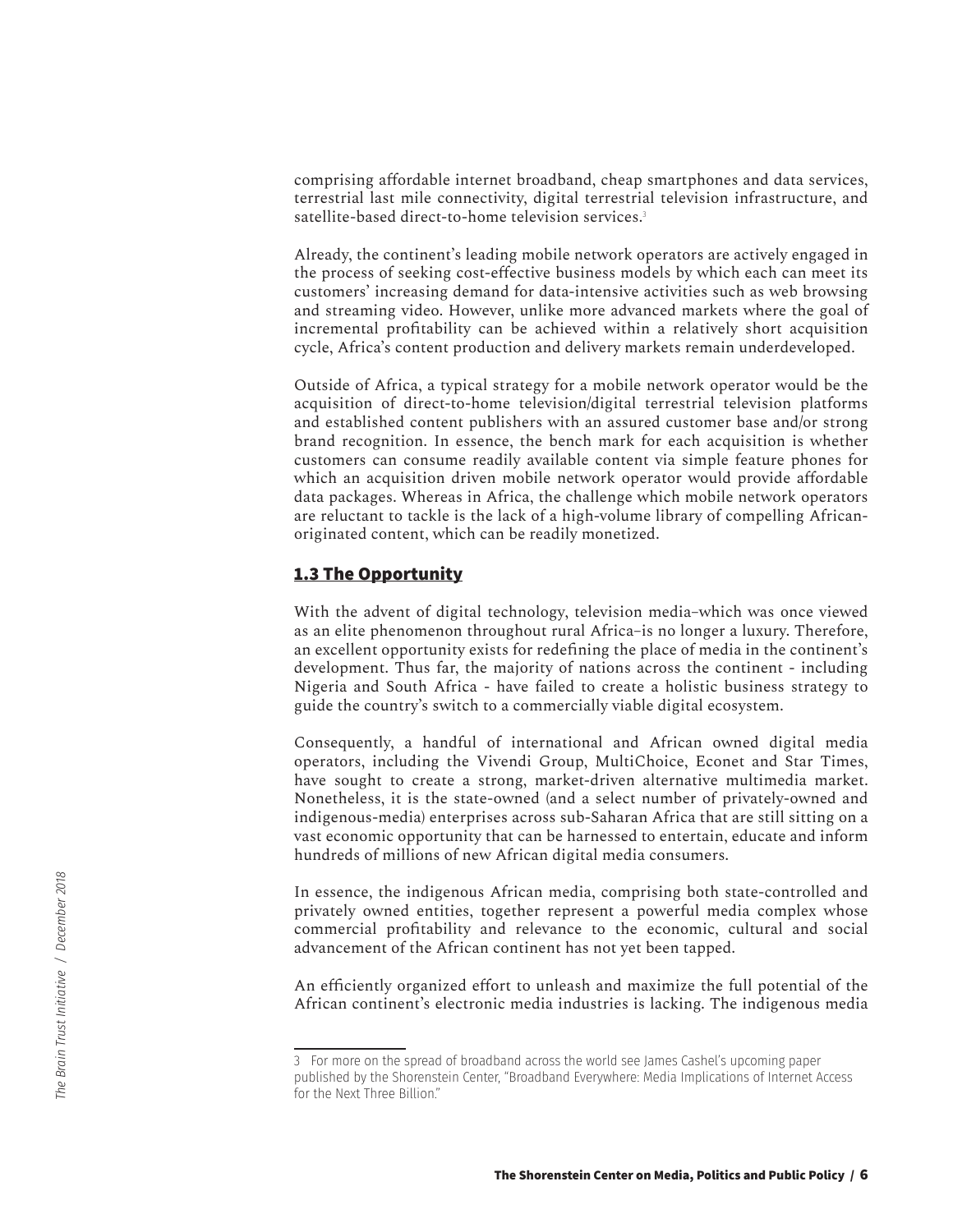need an effective intellectual organization to structure a vision that can attract significant long-term development capital.

There is a unique opportunity for a think tank with ample convening power to devise a compelling investment framework that would ensure the active transformation of Africa's indigenous content publishing and distribution infrastructure that would inform the creation of culturally inspiring Afrocentric content targeting the African and Diaspora markets.

As a think-tank, the Brain Trust would gain strong support from Africa's indigenous media if it is able to:

Assist in the development of culturally iconic, subscription-based television brands that are oriented towards low-income mass market households. More importantly, there is a huge opportunity to establish a public-service-oriented digital content production and distribution ecosystem that is efficient, affordable, platform agnostic and supportive of the monetization of content. Indigenous African media owners, including its state-owned enterprises, are seeking to build an ecosystem that would ensure the participation of all Africa's public and private broadcasting corporations and within which they can each operate profitably. As a whole, Africa's broadcasters are sitting on a vast commercial opportunity to entertain, educate, and inform tens of millions of low-cost television subscribers. Turning this opportunity into concrete economic benefit, however, requires a commitment from investors who have a long-term focus and are supported by enforceable legislation for protecting and securing intellectual property rights associated with the generation and distribution of new African content across multiple platforms.

- Advocate and lobby for the creation and establishment of a commercial African Digital Content and Media Investment Fund, much like other nations with a strong cultural insistence such as Canada's Council for the Arts Grants, to assist Africa's burgeoning digital media entrepreneurs. There is a significant demand for and a huge opportunity to invest in the production of culturally engaging content. The goal would be to support the digital transformation of African societies while retaining interconnectivity and diversity, and to rekindle Africa's spirit of cultural creativity by establishing robust and creatively inspiring, Afrocentric, digital content-publishing brands. To ensure a continuous flow of quality content that is made by and for Africans and peoples of African descent, the think tank would need to provide empirical data to international development financiers and private equity investors on the market size and potential commercial value of quality Afrocentric content. The think tank would also point progressive African governments to the financial value that culturally inspiring content can generate in the digital age. For Africans on the continent and across the Diaspora, African cultural heritage contains a yet-to-be-unleashed rich and colorful fabric of deep wisdom.
- Highlight through empirical research how a commercially viable public service television system can be tapped to enlighten African viewers by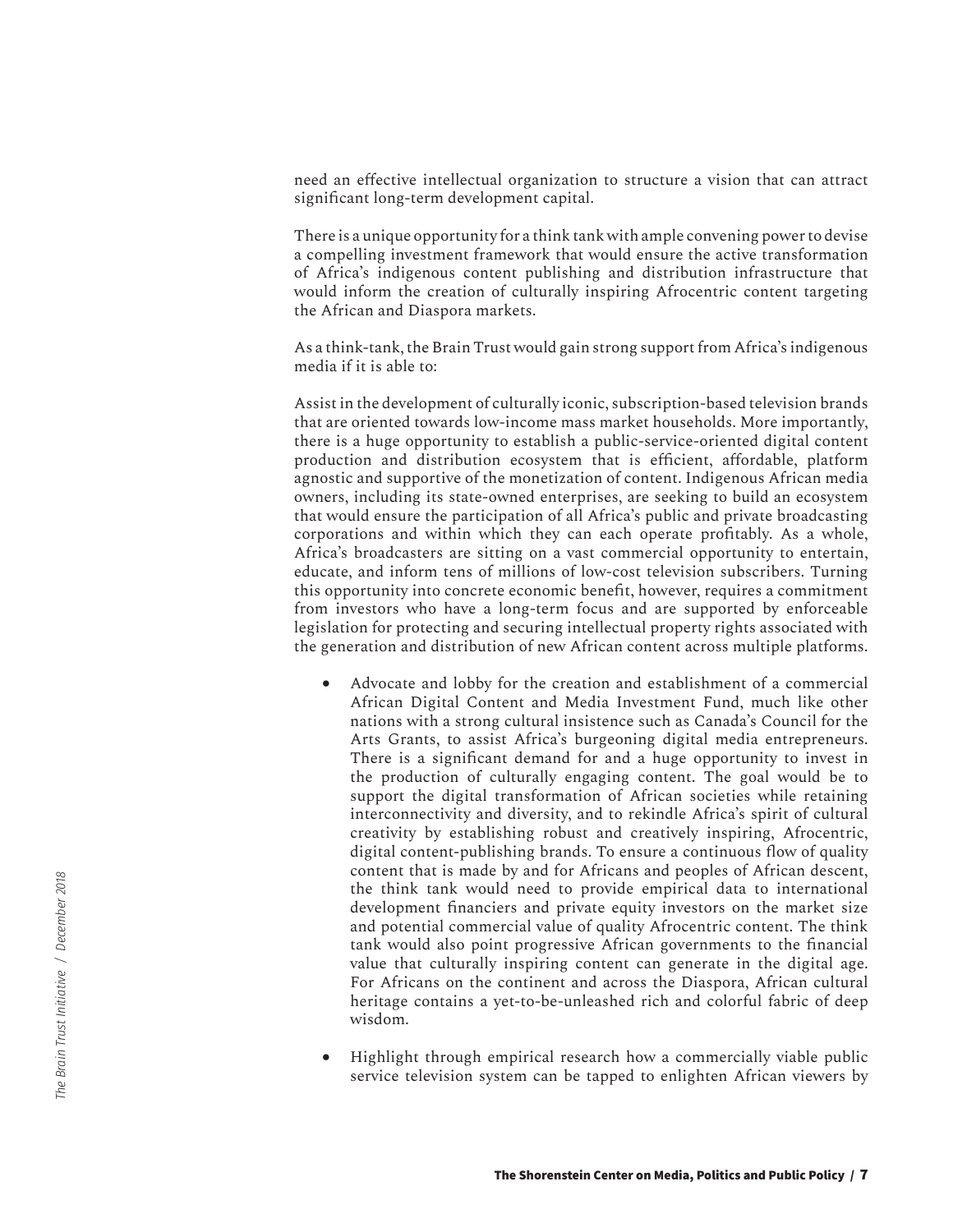utilizing an independently funded African network of transformed statecontrolled and private sector media to "infotain" and "edutain." The immediacy of television and the way in which it can so convincingly convey stories can be tapped to restore the aspirational virtues and integrity of Africa's past civilizations and to motivate a new generation of Africans who are desperate for social, economic, and political change.

Within these contexts, the think tank would aim to provide the necessary intellectual infrastructure and knowledge tools to facilitate a cohesive, cross-sector stakeholder buy-in encompassing academic research scholars, traditional and digital media entrepreneurs, and radio, print and television journalists. The unique selling proposition of the Brain Trust would be its ability to attract intelligent minds to deliberate on the best methodology by which a tailored set of design-thinking tools could be applied to generate investor confidence in sub-Saharan Africa's emerging digital content publishing industry. The think tank would also seek to create a financially sound model by which Africa's emerging digital ecosystem could be developed into a potent catalyst for effective political governance and economic change. Perhaps most importantly, the think tank would be well positioned to exhaustively explore how Sub-Saharan Africa's lucrative smartphone-led data revolution can be efficiently exploited to enable the establishment of a financially robust digital media environment that is also editorially independent.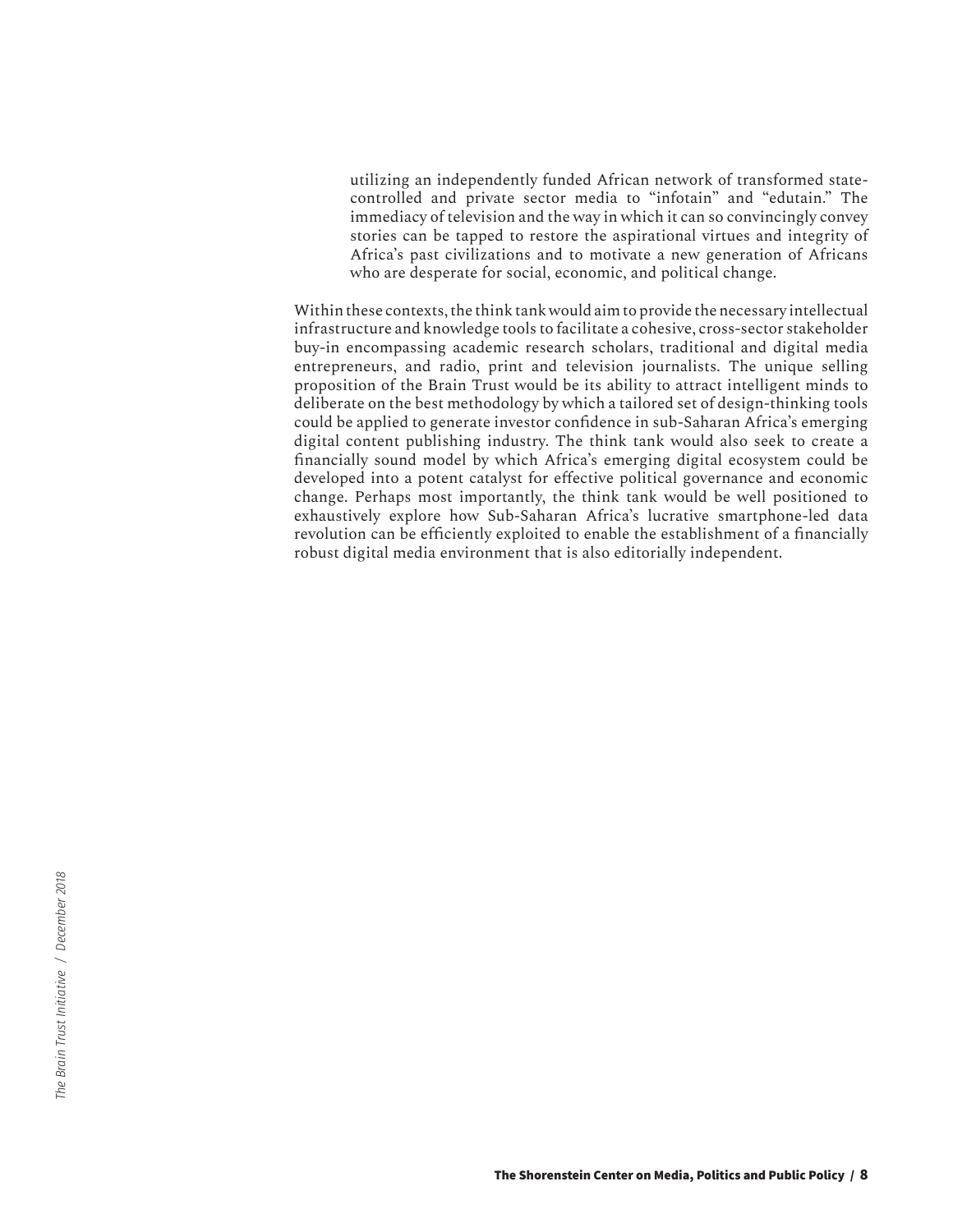# **Section Two: What is the Brain Trust and how would it work?**

The Brain Trust would be an Afrocentric digital media policy and content innovation think tank that would seek to undertake extensive research with the goal of facilitating the creation of an independent and commercially sound digital ecosystem and public service content hub. The broad goals of the Brain Trust would be:

- 1. To ensure the creation of an economically viable Afrocentric digital ecosystem that would project a positive and culturally inspiring image of Africans and peoples of African descent, and
- 2. To address the absence of an editorially liberated public service media across post-colonial Africa that is focused on the effective emancipation of Africa in the 21st Century.

Africa's second telecommunications revolution opens up limitless possibilities to accelerate the pace of social and economic change in Africa through informative reporting on health, education, government services, business approaches, human rights, and other areas. Africa's failing and/or challenged nation states cannot prosper without embracing the paradigm shift that the second telecommunication revolution will bring. The Brain Trust can assist in that process by developing progressive policy frameworks in areas such as intellectual property rights, press freedom, and telecom regulation.

A critical mission of the Brain Trust would be to unleash the creative potential and reach of sub-Saharan Africa's state-owned and private sector media industries and to create a streamlined and efficient digital content publishing infrastructure that would generate culturally uplifting content that Africans and peoples of African descent can readily and easily relate to. Consequently, a priority for the Brain Trust would be to develop a policy framework that is underpinned by a robust financial strategy that would enable both state-owned and private sector media enterprises across Africa to make an economically viable transition from an entrenched analogue operational infrastructure to a converged digital ecosystem.

The Brain Trust would be able to achieve its goals by tapping the knowledge and expertise of individuals and organizations that have the capacity to unleash the audio-visual power and creative immediacy of Africa's emerging digital ecosystem.<sup>4</sup> The Brain Trust would incubate and nurture a new generation of African digital enterprises into maturity and contribute to the strengthening and expansion of dependable democracies across sub-Saharan Africa.

<sup>4</sup> Africa-OnTheRise, "How Digital Transformation Can Drive Growth and Job Creation across Emerging Economies," Africa-OnTheRise, June 14, 2018, https://www.africa-ontherise.com/2018/06/how-digitaltransformation-can-drive-growth-and-job-creation-across-emerging-economies/.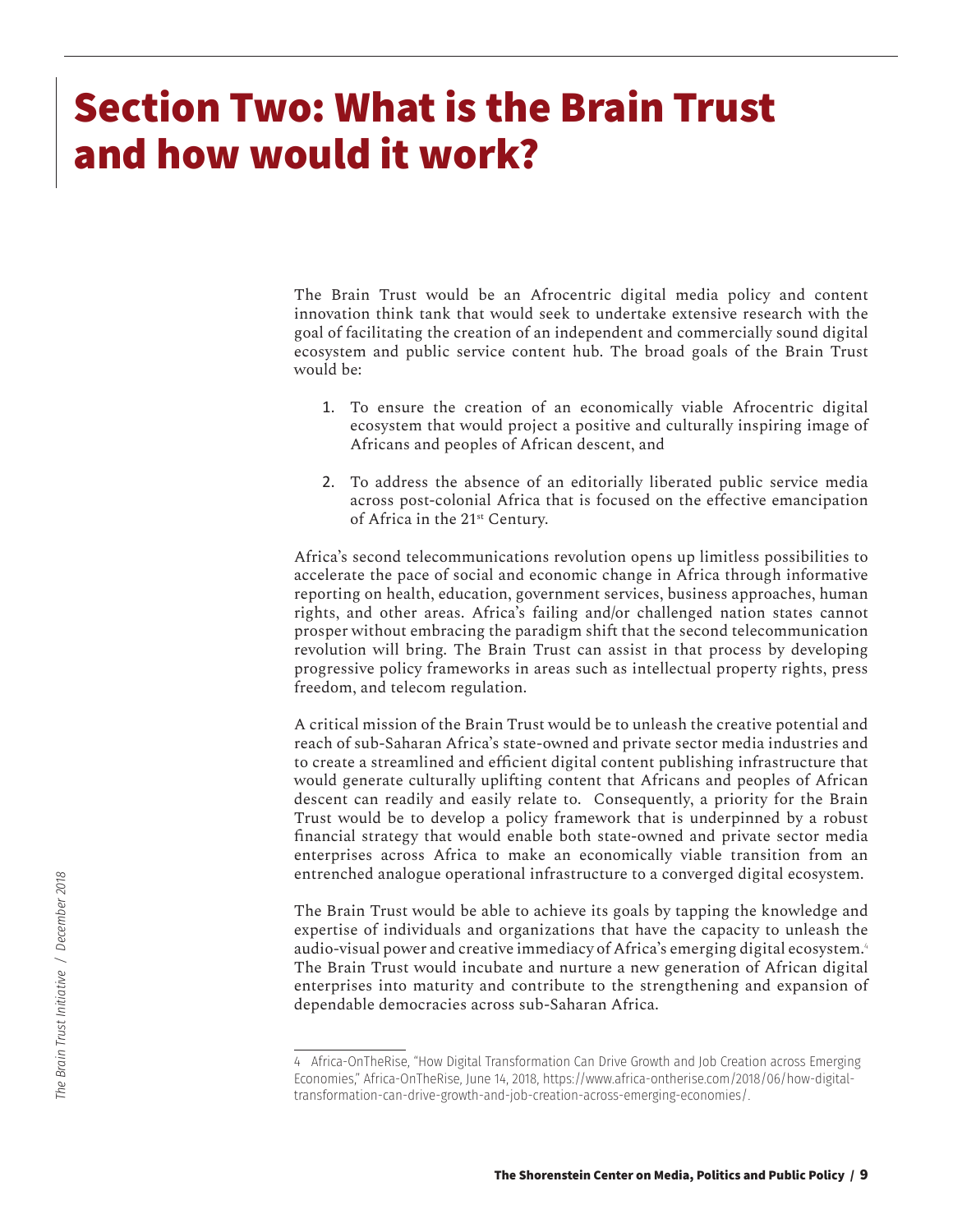#### **2.1 Location and Organization**

The Brian Trust would be an evidenced-based organization that could thrive and flourish only in a university environment where exceptional value is placed on the adoption, processing and consumption of knowledge. Regretfully, no sub-Saharan African research university meets this standard at this point in the continent's development. Limits on human and financial capital in sub-Saharan Africa has translated into an inability to sustain a substantial research agenda relating to the telecommunication revolution. Elsewhere, among universities capable of sustaining such an agenda, there is a lack of resources for the intelligent application of that agenda in an African context. Finally, even among universities that have research agendas covering both the telecommunications revolution and African studies, only a few have the international reputation that would make them highly credible with African leaders, investors, and scholars. For these reasons, the Brain Trust would be ideally located at one of the world's most renowned research universities and be chartered with a minimum five year commitment, with an extension of that period dependent on the host university's satisfaction with the Brain Trust's record.

Although the Brain Trust would be located outside of Africa, it would build strong relations with African-based universities, both for access to the intellectual resources they can provide and to contribute to a strengthening of their research capacity in the telecommunications area. The Brain Trust would also work closely with dynamic African media companies and key African entities, such as the African Union and the Africa Development Bank system, in order to help African media outlets and governments to better understand the value and utility of a strong Africa digital ecosystem. Given its outreach mission, the Brain Trust would require an Advisory Board consisting of thought and industry leaders who support the vision of unleashing the social, economic, cultural, and political potential of the African continent's electronic media. The Advisory Board would facilitate access to brainpower and knowledge, effective political and industry networking, and significant funding. The members of the Advisory Board would:

- guide the performance of the Program Director.
- act as a strong resource base to the Brain Trust.
- encourage and support the exploration of new ideas.
- provide an understanding of the African market and industry trends.
- • provide unbiased insights and ideas from a third person point-of-view.
- provide access to networking platforms to boost the credibility of the Brain Trust.
- provide counsel on issues relating to African Governments and industry regulators.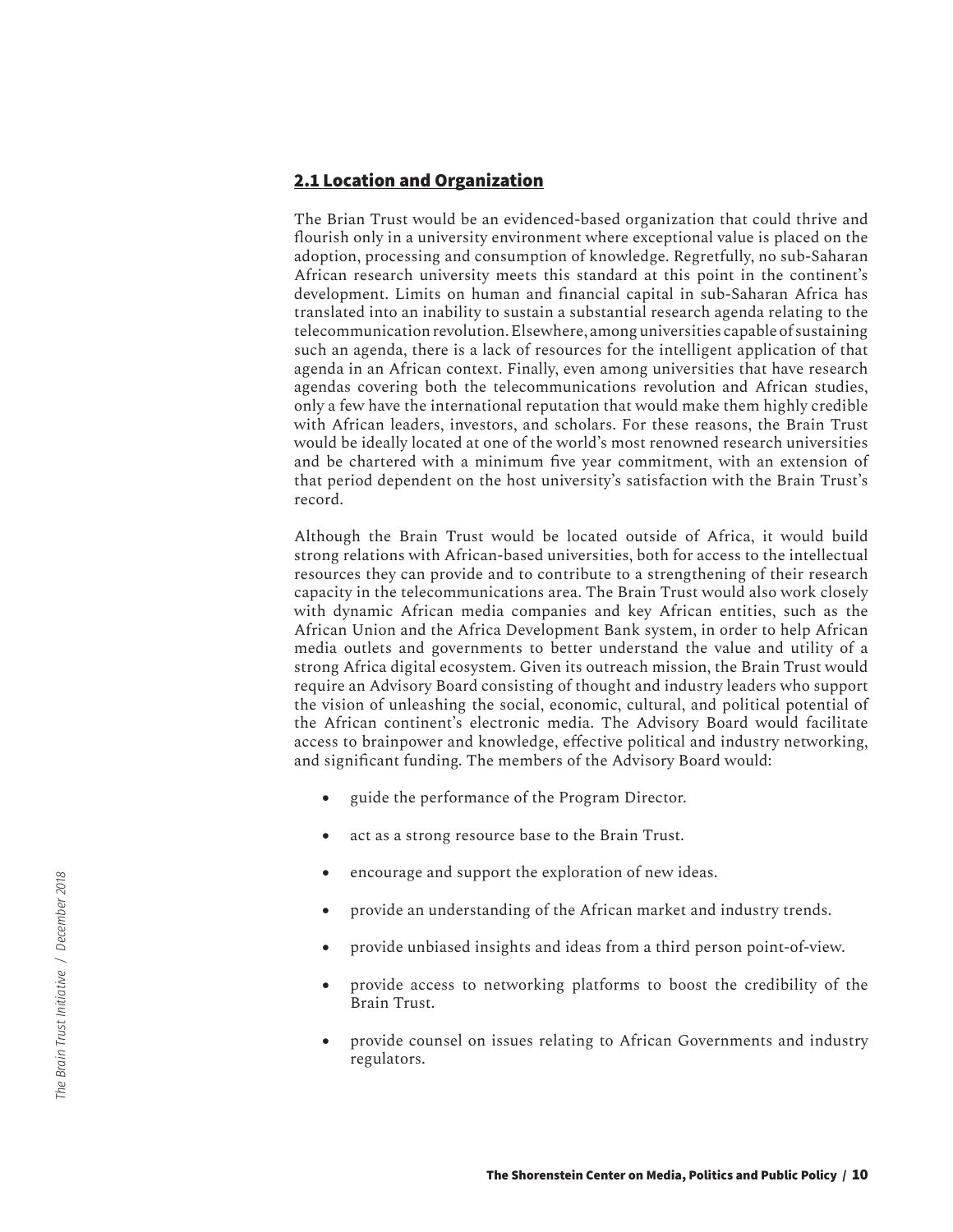The Brain Trust would be staffed in a manner consistent with its university setting and its mission. A key member would be the director of the Brain Trust. The ideal director would be an innovative thinker who has the ability to turn new ideas and technologies into a creative vision that can be applied to transform Africa's indigenous media enterprises. Although it would be desirable, the director would not necessary have to have deep knowledge of Africa and African media, provided that the Brain Trust's faculty and staff collectively had such knowledge.

#### **2.2 Mission**

The mission of the Brain Trust would include constructing a credible and tangible roadmap that is able to reverse the stunted growth of Africa's indigenous stateowned and private media assets. Five growth-inhibiting challenges need to be resolved:

- The absence of a compelling vision that would transform selective sub-Saharan Africa state-owned and private media enterprises into commercially viable and editorially independent public service media entities.
- The absence of a sound legislative framework across sub-Saharan Africa that would ensure the effective development of digital public media services.
- The absence of a robust and compelling investment strategy to build a viable digital ecosystem, which can make a significant contribution to the Internet Gateway Device Protocol (iGDP) of nations across sub-Saharan Africa.
- The absence of an effective management skillset to drive the switch from an analogue media infrastructure to a turnkey digital ecosystem.
- The absence of an effective intellectual property rights framework relating to the acquisition and development of media content.

The Brain Trust's roadmap would seek to achieve a systematically structured approach towards transforming sub-Saharan Africa's indigenous media sector. It would do so through consultative dialogue and research in order to identify how sub-Saharan Africa's indigenous media sector can achieve significant profitability, which is essential if it is to achieve editorial independence. Among its contributions, the Brain Trust would provide frameworks for:

- 1. conceptualizing, designing, and fostering paradigm-shifting knowledge partnerships in order to establish a compelling investment proposal; garner support from African sovereign funds, multilateral agencies, private equity institutions; and commitments from strategic trade investors within the technology, media, and telecoms sectors.
- 2. determining the most effective manner in which financial resources can be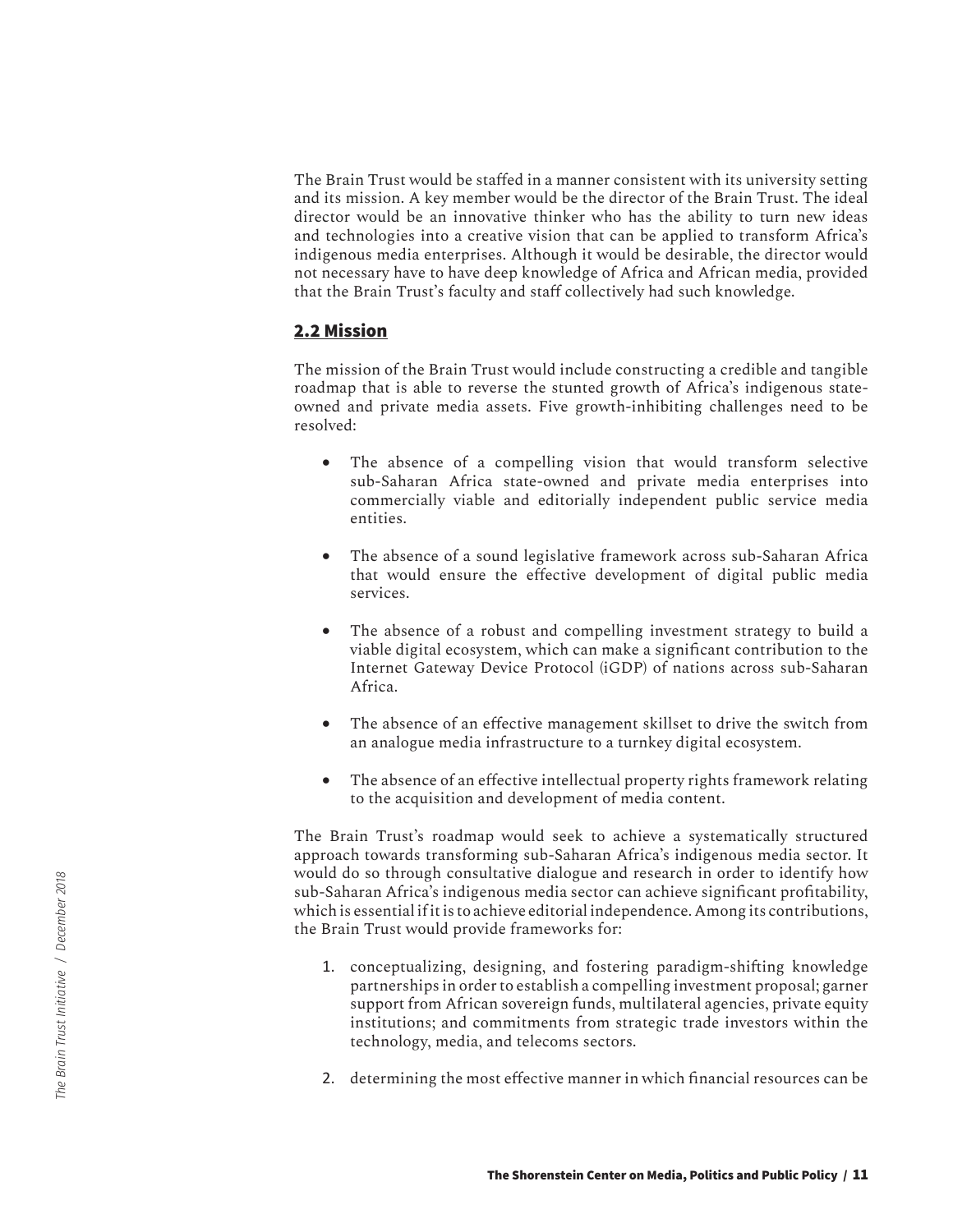utilized to develop commercially effective and viable public-private media partnerships and how Afrocentric content can be marketed beyond Africa.

- 3. formulating concrete strategies on how the accelerated creation of a robust and independent media sector and a consequential Fourth Branch can be achieved across Anglophone, Francophone and Lusophone sub-Saharan Africa.
- 4. developing a creative framework through which the effective use and representation of images, words, and characters can be established to convey empowering ideas and values related to the culture and identity of Africans and people of African descent.

In these efforts, the Brain Trust would seek advice and work with accomplished academic faculty and researchers, digital media entrepreneurs, professional African news media entrepreneurs, accomplished African journalists, and innovators.

#### **2.3 Programs**

The Brain Trust's work would be organized primarily around four programs: Knowledge Hub, Digital Lab, Ideas Factory, and Media Endowment Fund.

*Knowledge Hub.* Focusing on digital content publishing and dissemination, the Brain Trust will design a research-focused knowledge hub with the aim of becoming the leading African-centric think tank. Its research will stimulate and guide investment in Africa's digital media industry by:

- developing evidence of the contribution that a robust digital media ecosystem can enhance democratic governance and economic growth across sub-Saharan Africa. This evidence would help persuade the African Development Bank (including the Africa 50 Initiative), the African Export-Import Bank and progressive African governments to invest in a smart transition to digital media systems.
- acting as an authoritative source of basic and applied research that can guide development-focused policymakers and private equity institutions. The purpose would be to ensure an efficiently capitalized African digital ecosystem, which major development investors, including the World Bank, the Overseas Private Investment Corporation, and others could be persuaded to fund. The goal would be to promote a bilateral and multilateral agency movement to nurture the development a robust Africa-wide Fourth Estate into being.

*Digital Lab.* The Brain Trust's digital lab would specialize in the development of tailored solutions in the form of ideas, analysis and an advisory service (targeting indigenous media enterprises) to achieve to a specific set of goals in the short to medium term and a set of desired outcomes in the long term. First, in the short term, the Brain Trust's digital lab will work towards the establishment of an enterprise and research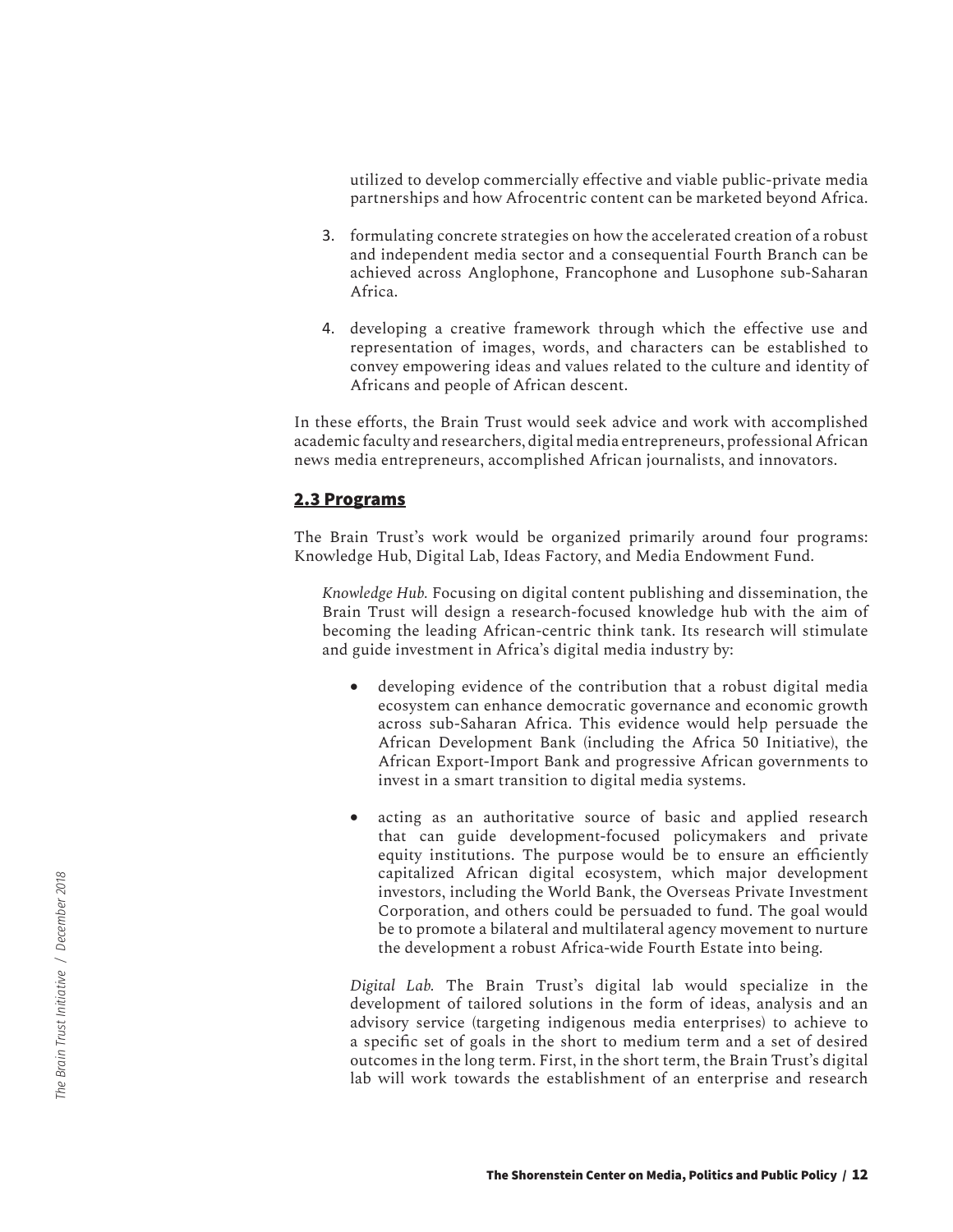resource partnership via Ghana's New Times Corporation, to help with the development of its business model as it switches from analogue printing into a digital printing and online multimedia app. Second, in the medium term, the digital lab would bring together design thinkers to develop a viable business model that would support the switch by sub-Saharan Africa's print, radio and television media from analogue to digital technology-driven enterprises. The goal would be to ensure that sub-Saharan Africa's splintered indigenous media enterprises are re-organized into an efficiently streamlined digital ecosystem in order to improve productivity and profitability. Third, on a long term basis, the Brain Trust would devise a set of digital democracy applications that would seek to improve participatory democracy with the goal of ensuring accountability and transparency in governance. Digital democracy apps will be designed to inform and empower the upcoming generation of sub-Saharan Africans.

*Ideas Factories.* The Brain Trust will help create 'ideas factories' within aligned universities across sub-Saharan Africa to address issues related to Africa's digital media and entertainment industries. As new content production and distribution paradigms continue to evolve, a viable monetization model is yet to be identified in Africa (beyond the free service which WhatsApp currently offers). The ideas factories will be designed to reverse the deficit. First, there is a need for a digital lab focusing on an extensive experimental innovation across Sub-Saharan Africa.

In the next five years, viewers in more than 100 million Africans homes will have the option of seeing shows, video clips and movies on smart, low-cost, mobile television devices. At present, government agencies in Africa have no strategy for responding to the opportunity. Second, there is a need for research on, for example, which new digital technologies can be efficiently tapped and which identity-inspiring stories can be told. Third, within the context of a global digital ecosystem, there is a huge skills deficit across sub-Saharan Africa. A curriculum of short-term, graduate level, media and communications courses needs to be developed to address the skill deficit. Curriculum development is another area where the Brain Trust can leverage existing journalism and media transformation programs.

*Media Endowment Fund.* There is a need for an endowment fund, external to the Brain Trust and managed in Africa by Africans, to assist in indigenous efforts to create a free and independent media. The Fund would support independent journalism, independent public-service news outlets, and public-service social media. The Brain Trust would assist through guidance in the establishment and operation of the endowment fund.

For strategic reasons, although the Brain Trust would have the whole of sub-Saharan Africa as its concentration, its initial effort would focus on Ghana, which was recognized in the 2018 world press freedom index as one of only four countries in Africa that has fully embraced press freedom as a core pillar of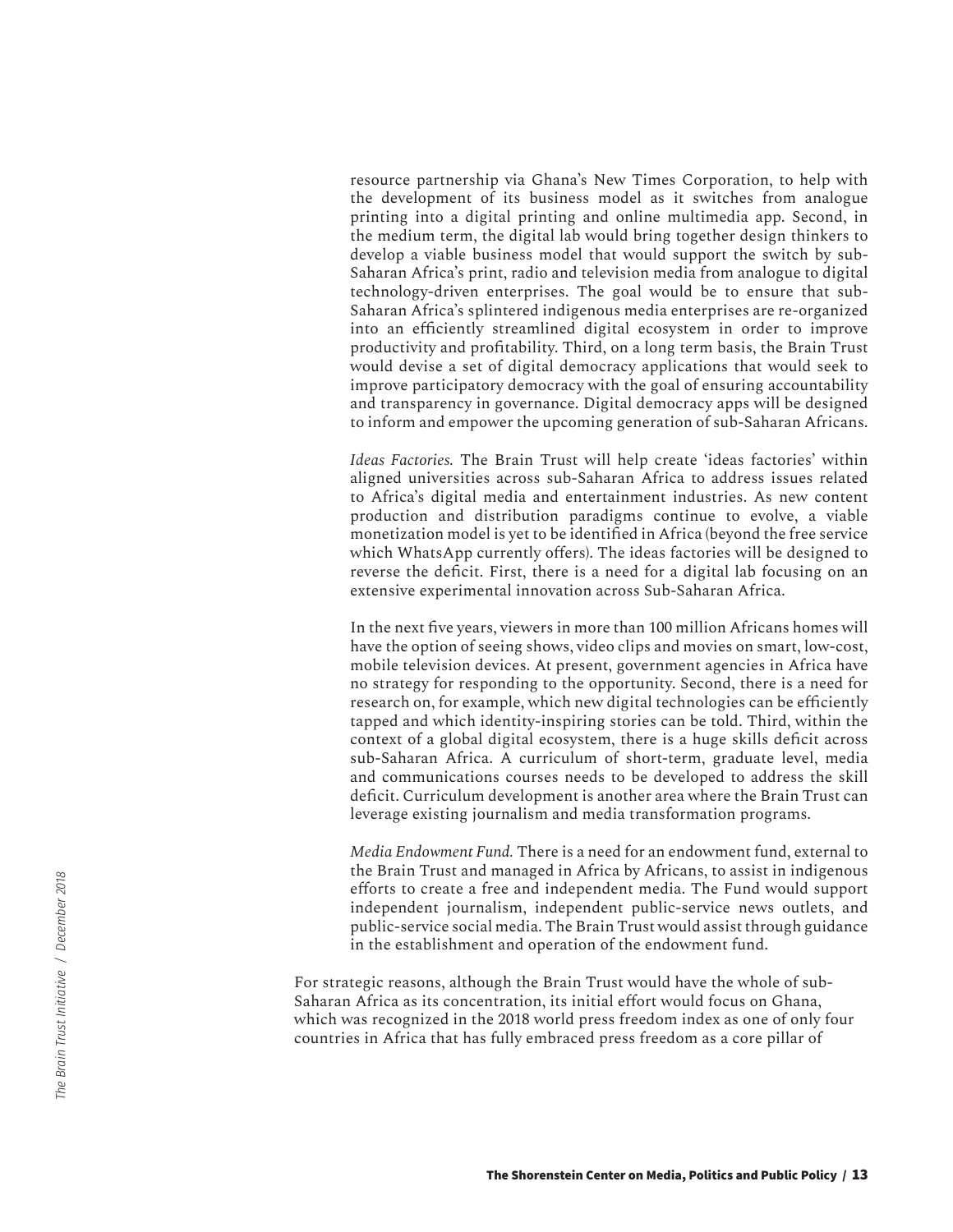its evolving democracy.<sup>5</sup> Moreover, political and industry leaders in Ghana are receptive to the motivating concerns of the Brain Trust. Before beginning my fellowship at the Shorenstein Center at Harvard University, I had the opportunity to meet with officials of Ghana's government to discuss the transformation of the country's state-controlled media assets, including the Ghana Broadcasting Corporation, into commercially viable and editorially independent enterprises.

These meetings included a presentation to the President of the Republic of Ghana, Nana Addo Dankwa Akuffo-Addo. I was able to secure an in-principle interest from Ghana Trade Fair Company Ltd, a prime property owner to establish a partnership that would build and operate a digital media city complex. I also held a series of meetings and business development sessions with the New Times Corporation, a 67-year-old print publishing company and owner of two national news brands, *The Ghanaian Times* and *The Spectator*.

There are currently no large-scale, independent, indigenous African media networks. For this reason, prior to coming to the Shorenstein Center, I undertook business development research with an intent to identify how Africa's indigenous media could be successfully transformed. The research led to the creation of the concepts of an [African Public Broadcasting Foundation](http://www.apbf.tv/) (APBF), [Abicoos](http://www.abicoos.com)  [Interactive,](http://www.abicoos.com) and an [African Broadcast Network](http://www.abnafrica.tv) (ABN).

The Board and Management of the New Times Corporation have subsequently agreed to work with the Brain Trust and with the new African media entities (i.e. ABN and Abicoos) to transform itself into an online, multimedia brand. The Ghana strategy is premised on the notion that success in one African country will convince other African countries of the value proposition inherent in the smart development of the digital media industry. The Brain Trust will have credibility through its host university, mission, and staffing, but would gain stature and influence through demonstrated success in Ghana.

#### **2.4 Strategic Partners**

Even with a well-versed, research heavy, talented Brain Trust, partnerships with existing media partners will be pivotal. The African Broadcast Network would develop relationships with the three large networks that currently serve Africa. One of these networks, and the only one that has a clear public service mission, is the British Broadcasting Corporation (BBC), which broadcasts across sub-Saharan Africa via its BBC World Service, BBC Media Action and BBC Worldwide Enterprise subsidiaries. CNN is another of these networks and is the most prominent in terms of communicating American values. The third is Al-Jazeera, which through its subtle embrace of science and modernism is a strong influence across Islamic Africa.

However, notwithstanding their significant contributions to the continent,

<sup>5 &</sup>quot;2018 World Press Freedom Index," Reporters Without Borders, accessed November 27, 2018, https:// rsf.org/en/ranking.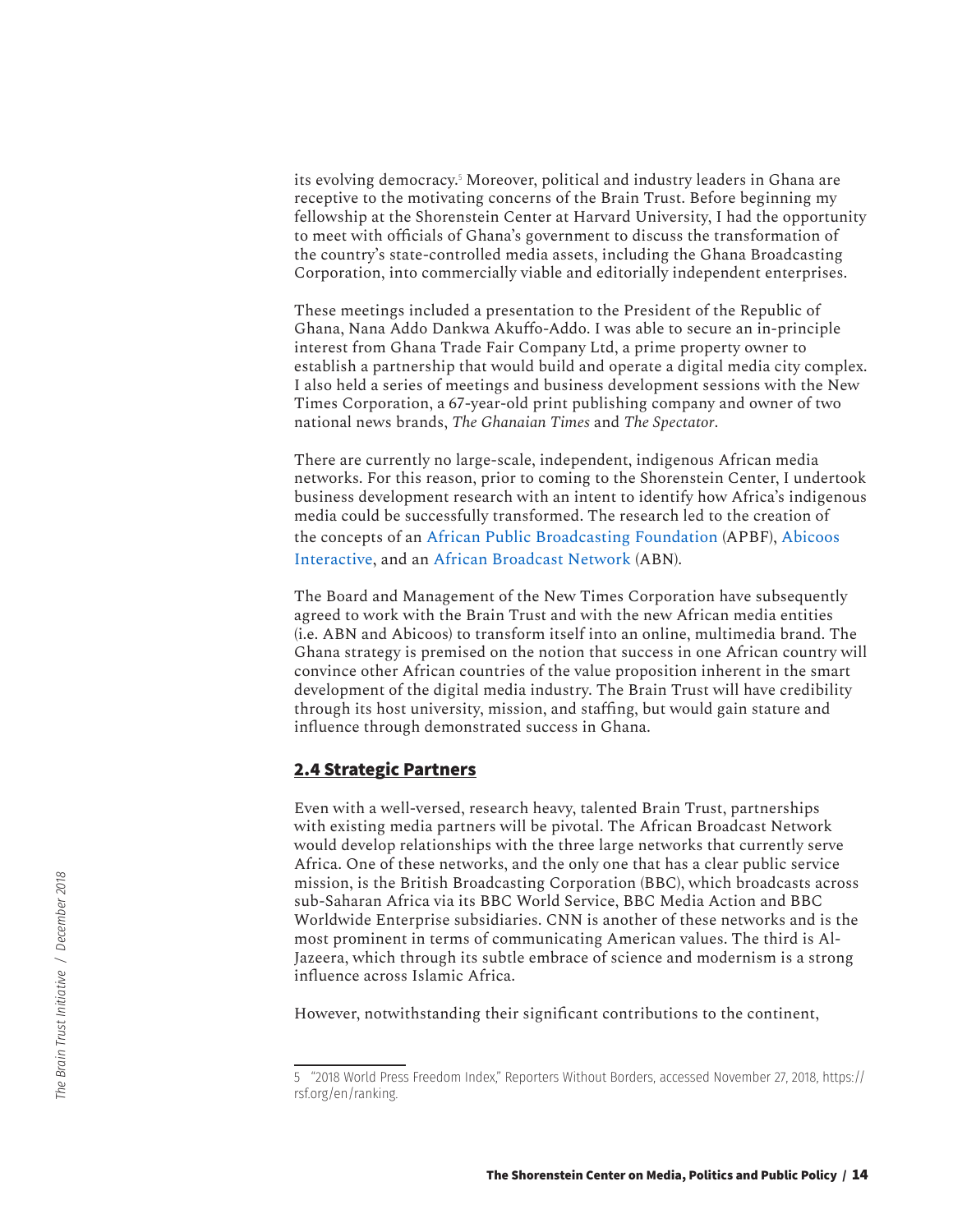these networks are not indigenous to Africa, and their missions do not align with an African-centric identity. The entities I envision – the African Public Broadcasting Foundation (APBF), Abicoos Interactive, and the African Broadcast Network (ABN) are central to the creation of a transformative system. The Brain Trust's involvement is required in order to properly equip the African Public Broadcasting Foundation, Abicoos Interactive, and the African Broadcast Network with tools that will result in the multidimensional transformation of Africa's indigenous media industry.

*African Public Broadcast Foundation (APBF).* For its part, the African Public Broadcast Foundation (APBF) seeks to motivate millions of Africans by curating and originating Afrocentric content that will aim to inspire social, political and economic development. For more than a half century, researchers have been amassing an archive of African knowledge ranging from its archaeological and historical roots to its literary and folkloric traditions. Initiatives such as the African Writers Series, which has been sponsored by Heinemann Educational Publishers since the 1950s and which enabled writers like Amos Tutuola and Chinua Achebe to get started, now has a substantial literary archive. Similarly, the six-volume Dictionary of African Biography, published in 2012 by Harvard University Professors Emmanuel Akyeampong and Henry Louis Gates, provides a rich source of information about African events and leaders stretching over the past 5,000 years. For example, as the ancient worlds of Greece and Rome reached their zeniths, the two empires that could rival them were both in Africa. Another example is Africa's rich oral tradition—the stories that have been told each evening for centuries in villages across the African content. Such material provides an ample basis for creating African-centric content for distribution through Africa's indigenous stateowned and private television networks.

Through such efforts, in close collaboration with the Brain Trust, the APBF would contribute to the creation of a Pan-African public service broadcasting industry that heretofore has been virtually non-existent. The industry will develop an alternative narrative of Africa that can inform and inspire current and future generations of Africans.

This development will, among other things, require the nurturing of a form of professional journalism that is objective and has integrity. In conjunction with the Brain Trust, the African Public Broadcasting Foundation would help create training programs for journalists and journalism students that seek to impart ethical journalism norms and practices.

*African Broadcast Network (ABN).* For its part, the African Broadcast Network (ABN) is designed to act as a central content scheduling operation that would provide programming feeds to terrestrial television stations and pay television providers. In collaboration with a select number of indigenous broadcasters and content providers across the continent, APBF and ABN would commission and package short-form and long-form content for dissemination through Afrocentric television channels and mobile devices. There is the potential to develop African history, fables,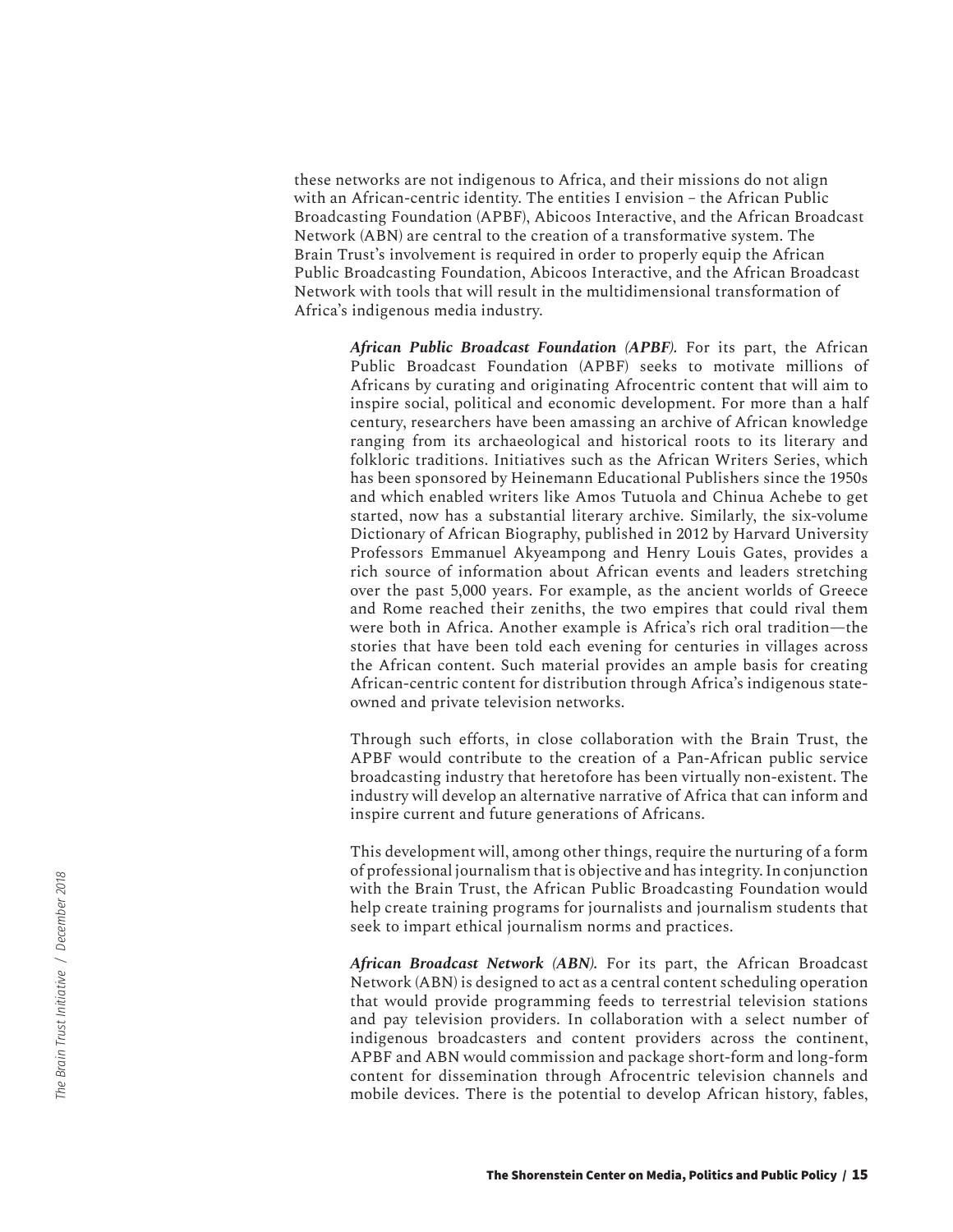and myths into a highly profitable production industry, which would guarantee the financial basis for continuing production of such content. ABN has already been endorsed by a number of indigenous state-owned and private broadcasters, which will enhance its partnership with the Brain Trust. That partnership will seek to promote programming content that is:

- cosmopolitan with strong cultural roots
- entrepreneurial with a focus on the pursuit of excellence
- committed to developing a vibrant knowledge-based service economy
- evolving beyond aid and focused on building its trading capacity and
- able to exercise freedom of speech and grounded in the rule of law

*Abicoos Interactive.* The third entity is Abicoos Interactive, which has been developed on the premise that Africa's second telecommunications revolution, which is occurring through the rapid spread of mobile smart phones, can transform sub-Saharan Africa's mostly analogue print, radio and television industry. The introduction in the next few years of advanced broadband technologies, including stratospheric balloons, drones and low earth orbit satellites, will result in the rapid expansion of broadband internet to tens of millions in Africa, creating enormous opportunity for sub-Saharan Africa's indigenous state-owned and privately-owned media enterprises.

Abicoos Interactive would provide an aesthetically inspiring digital lifestyle platform that would resonate across Africa and the Diaspora. The Brain Trust would establish a strategic long-term partnership with Abicoos to nurture a new breed of emerging African digital enterprises into competitive Afrocentric publishing brands. It is a large challenge, given that the new African markets are mostly rural. Success will require research, which the Brain Trust would provide, on the development of sustainable new business models.

An alternative information ecosystem consisting of the African Public Broadcasting Foundation, the African Broadcast Network, and Abicoos Interactive, with guidance from the Brain Trust, would provide a powerful creative and audiovisual framework through which Africa's historical and cultural memory can be articulated; its governance, power, and authority can be better understood and more thoughtfully applied; its political economy of development can be more closely examined; its health, healing, and ritual practice can be renewed and updated; and its talent celebrated.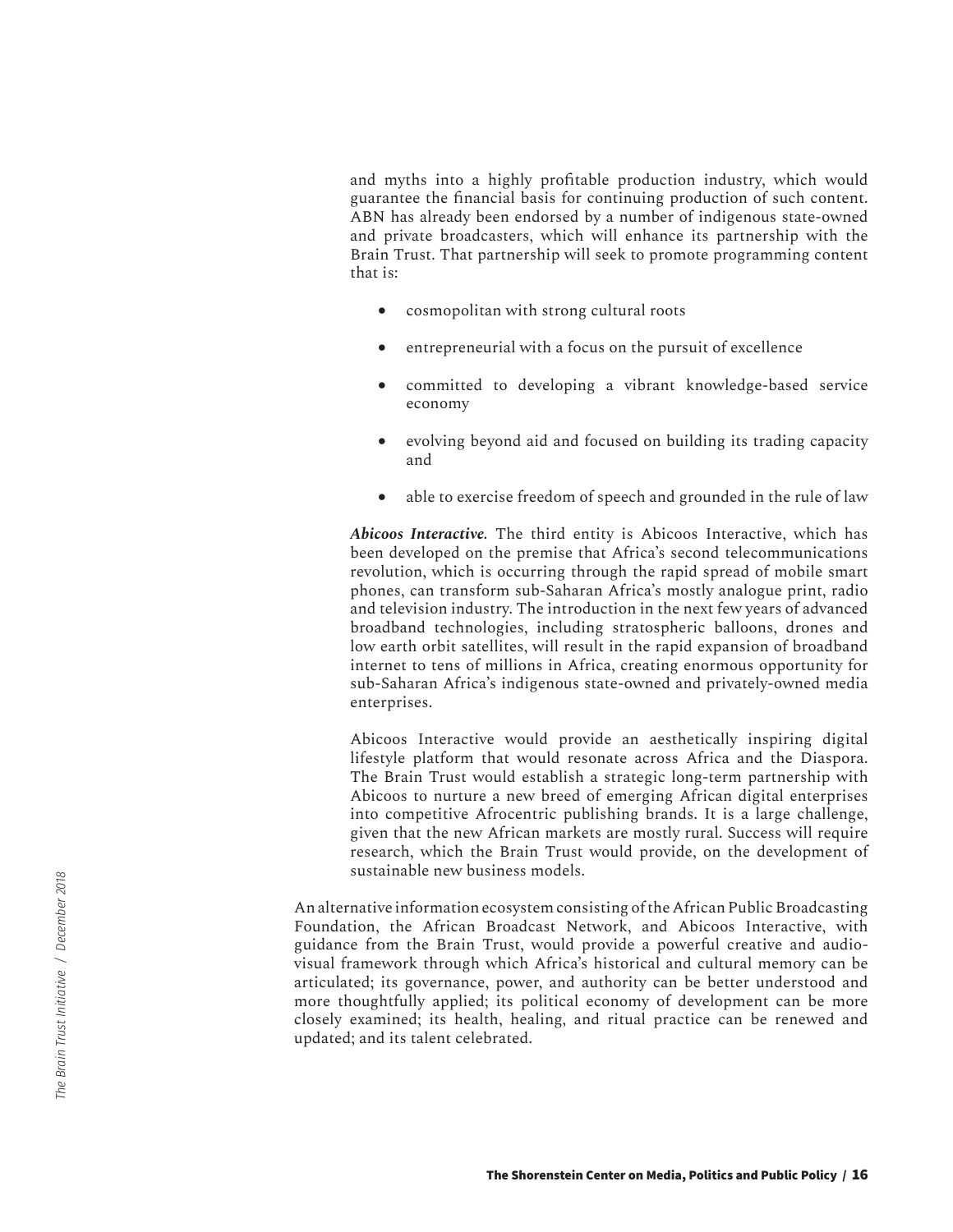#### **2.5 Funding Sources**

After the first step of securing an agreement-in-principle with a host university, the creation of the Brain Trust would rest on sufficient funding. Consequently, the Brain Trust will seek significant operating funding in order to secure the best team possible who can produce the most effective research and ideation that would transform sub-Saharan Africa's media landscape into a digital media driven industrial complex.

It is probable that substantial capital would be obtained from institutions and high net-worth individuals from Africa and elsewhere whose ideals align with those of the Brain Trust and whose interests are in the public good. Gifts from individual donors would be best used if they were accepted only with limited terms, if any terms at all, other than recognition of the donation and a possible seat at the advisory board. Foundations are also a likely source of funds and would align with our goal of creating a free press for the public good.

Altogether, Africa's social, economic, and political development is a high priority for a substantial number of foundations, and the Brain Trust's mission aligns with the particular interests of many of them, including the Hivos Foundation (with its emphasis on developing countries, digital activism, and freedom of expression), Ford Foundation (with its interest in how cultural narratives can contribute to fairer and more just societies and its aim of spreading digital access to underserved areas), the MacArthur Foundation (with its interest in Africa in expanding internet access and strengthening the media in the service of democracy), the Skoll Foundation (with its commitment to global development), the Omidyar Network (with its emphasis on market-based solutions to creating more stable and open societies), and the African Development Fund (an initiative of the African Development bank, with an emphasis on capacity-building projects).

To conclude, the ultimate goal of the Brain Trust would be to collaborate with key policy actors and decision makers within the African Union and Africa Development Bank system, in order to help African governments to better understand the value and utility of a strong Africa digital ecosystem. A well-funded research network would ensure the ultimate realization of its goal.